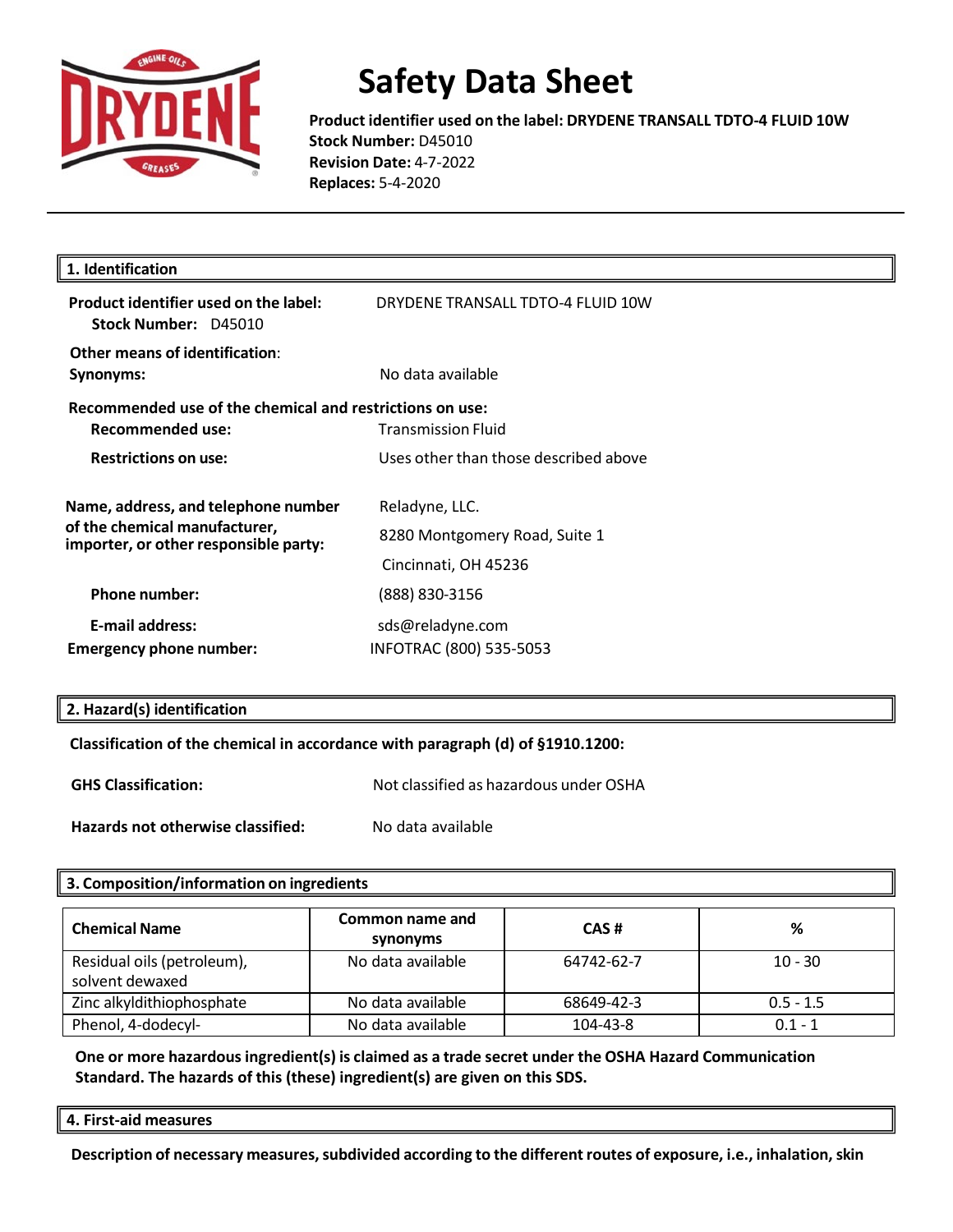**Product identifier used on the label: DRYDENE TRANSALL TDTO-4 FLUID 10W Stock Number:** D45010 **Revision Date:** 4-7-2022 **Replaces:** 5-4-2020

#### **and eye contact, and ingestion:**

| Inhalation:                                                                                 | Remove to fresh air. If breathing is difficult, have a trained individual<br>administer oxygen.                                                                              |
|---------------------------------------------------------------------------------------------|------------------------------------------------------------------------------------------------------------------------------------------------------------------------------|
| <b>Eye Contact:</b>                                                                         | None expected to be needed, however, use an eye wash to remove a<br>chemical from your eye regardless of the level of hazard.                                                |
| <b>Skin Contact:</b>                                                                        | Wash with soap and water. Remove contaminated clothing and launder.<br>Get medical attention if irritation develops or persists. Seek medical<br>advice if symptoms persist. |
| Ingestion:                                                                                  | Minimal risk of harm if swallowed. Do not induce vomiting. Seek medical<br>attention immediately. Provide medical care provider with this SDS.                               |
| Most important symptoms/effects,<br>acute and delayed:                                      | None Known                                                                                                                                                                   |
| Indication of immediate medical<br>attention and special treatment<br>needed, if necessary: | Aspiration during swallowing or vomiting may severely damage the lungs.<br>If evacuation of stomach contents is necessary, use method least likely to<br>cause aspiration.   |

### **5. Fire-fighting measures**

**Suitable (and unsuitable) extinguishing media:**

| Suitable extinguishing media:                                      | Use alcohol resistant foam, carbon dioxide, or dry chemical when fighting<br>fires. Water or foam may cause frothing if liquid is burning but it still may<br>be a useful extinguishing agent if carefully applied to the surface of the<br>fire. Do not direct a stream of water into the hot burning liquid. |
|--------------------------------------------------------------------|----------------------------------------------------------------------------------------------------------------------------------------------------------------------------------------------------------------------------------------------------------------------------------------------------------------|
| Unsuitable extinguishing media:                                    | No data available                                                                                                                                                                                                                                                                                              |
| Specific hazards arising from the<br>chemical:                     | No data available                                                                                                                                                                                                                                                                                              |
| <b>Hazardous combustion products:</b>                              | Carbon monoxide, Smoke                                                                                                                                                                                                                                                                                         |
| Special protective equipment and<br>precautions for fire-fighters: | No data available                                                                                                                                                                                                                                                                                              |

| 6. Accidental release measures          |                                                                         |
|-----------------------------------------|-------------------------------------------------------------------------|
| <b>Personal precautions, protective</b> | Exposure to the spilled material may be irritating or harmful. Follow   |
| equipment and emergency procedures:     | personal protective equipment recommendations found in Section 8 of     |
|                                         | this SDS. Additional precautions may be necessary based on special      |
|                                         | circumstances created by the spill including; the material spilled, the |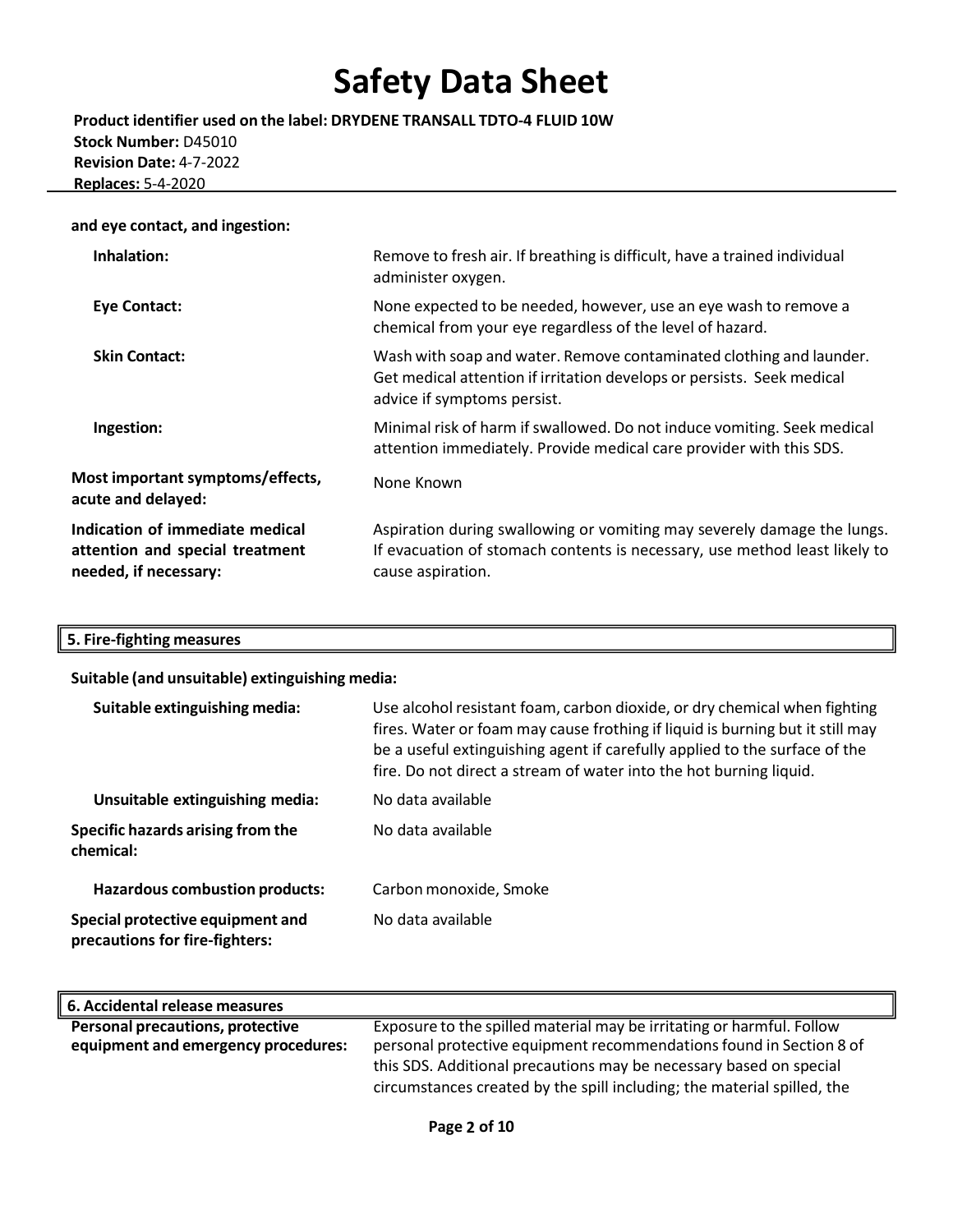**Product identifier used on the label: DRYDENE TRANSALL TDTO-4 FLUID 10W Stock Number:** D45010 **Revision Date:** 4-7-2022 **Replaces:** 5-4-2020

> quantity of the spill, the area in which the spill occurred. Also consider the expertise of employees in the area responding to the spill.

**Methods and materialsfor containment and cleaning up:**

Prevent the spread of any spill to minimize harm to human health and the environment if safe to do so. Wear complete and proper personal protective equipment following the recommendation of Section 8 at a minimum. Dike with suitable absorbent material like granulated clay. Dispose of according to Federal, State, Local, or Provincial regulations. Used fluid should be disposed of at a recycling center.

| 7. Handling and storage                                          |                                                                                                                                                                                                                                                                       |
|------------------------------------------------------------------|-----------------------------------------------------------------------------------------------------------------------------------------------------------------------------------------------------------------------------------------------------------------------|
| <b>Precautions for safe handling:</b>                            | Harmful or irritating material. Avoid contacting and avoid breathing the<br>material. Use only in a well ventilated area. Empty containers may retain<br>product residues/vapors. Use proper bonding and grounding during bulk<br>product transfer. No data available |
| Conditions for safe storage, including<br>any incompatibilities: |                                                                                                                                                                                                                                                                       |
| Safe storage conditions:                                         | Store in a cool dry place. Isolate from incompatible materials.                                                                                                                                                                                                       |
| <b>Materials to Avoid/Chemical</b><br>Incompatibility:           | Strong oxidizing agents                                                                                                                                                                                                                                               |

#### **8. Exposure controls/personal protection**

**OSHA permissible exposure limit (PEL), American Conference of Governmental Industrial Hygienists (ACGIH) Threshold Limit Value (TLV), and any other exposure limit used or recommended by the chemical manufacturer, importer, or employer preparing the safety data sheet, where available:**

| <b>Chemical component</b> | <b>OSHA PEL</b> | <b>ACGIH TLV</b> | <b>ACGIH STEL</b> | <b>IDLH</b> |
|---------------------------|-----------------|------------------|-------------------|-------------|
| No data available         |                 |                  |                   |             |
|                           |                 |                  |                   |             |

**Appropriate engineering controls:** Use local exhaust ventilation or other engineering controls to minimize exposures and maintain operator comfort.

#### **Individual protection measures,such as personal protective equipment:**

**Respiratory Protection:** Respiratory protection may be required to avoid overexposure when handling this product. General or local exhaust ventilation is the preferred means of protection. Use a respirator if general room ventilation is not available or sufficient to eliminate symptoms. None required where adequate ventilation is provided. If airborne concentrations are above the applicable exposure limits, use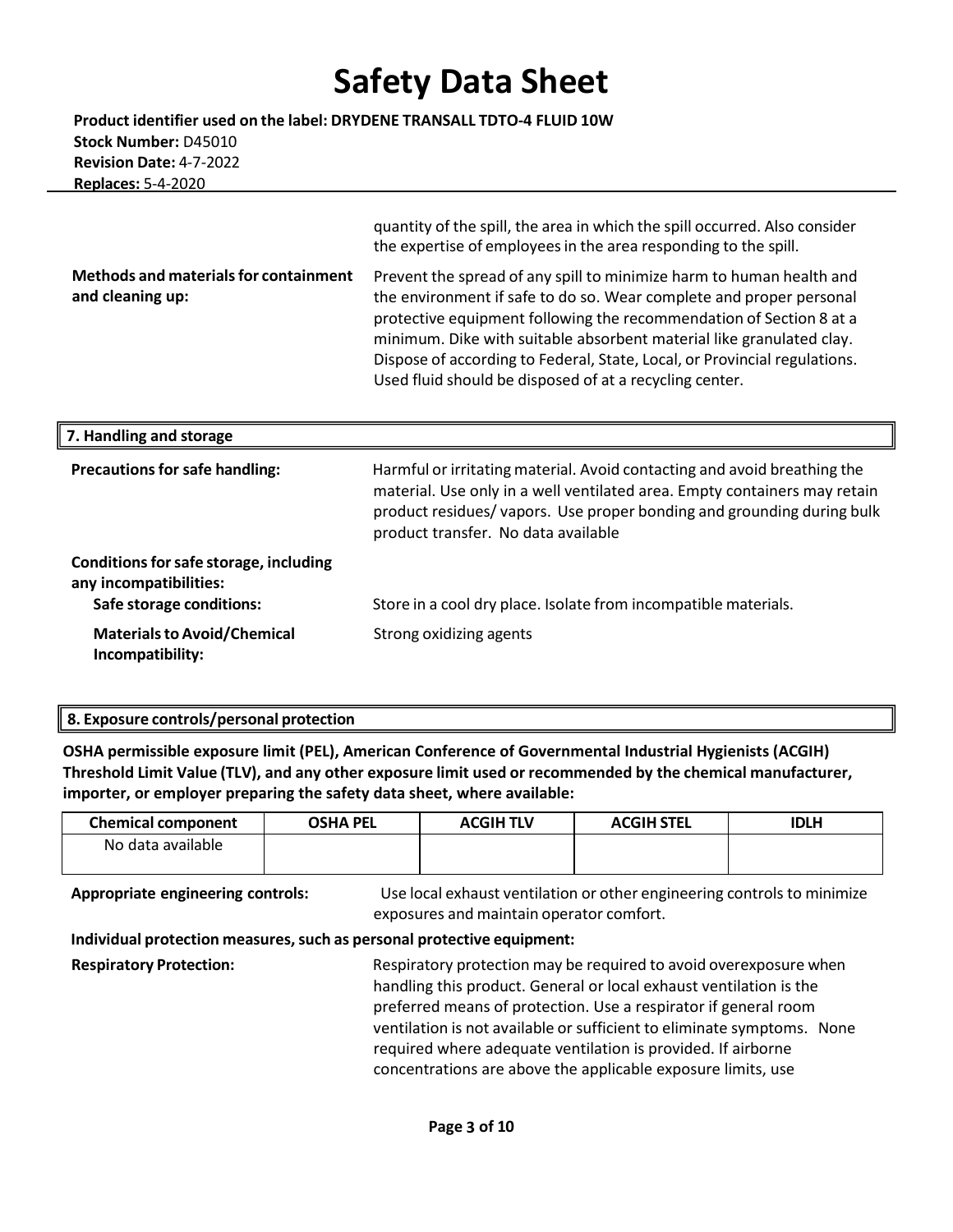**Product identifier used on the label: DRYDENE TRANSALL TDTO-4 FLUID 10W Stock Number:** D45010 **Revision Date:** 4-7-2022 **Replaces:** 5-4-2020

|                                    | NIOSH/MSHA approved respiratory protection.                                                                                                                                                                                                                    |
|------------------------------------|----------------------------------------------------------------------------------------------------------------------------------------------------------------------------------------------------------------------------------------------------------------|
| <b>Respirator Type(s):</b>         | None required where adequate ventilation is provided. If airborne<br>concentrations are above the applicable exposure limits, use<br>NIOSH/MSHA approved respiratory protection.                                                                               |
| Eye protection:                    | No special requirements under normal industrial use.                                                                                                                                                                                                           |
| <b>Skin protection:</b>            | Wear protective gloves. Inspect gloves for chemical break-through and<br>replace at regular intervals. Clean protective equipment regularly. Wash<br>hands and other exposed areas with mild soap and water before eating,<br>drinking, and when leaving work. |
| Gloves:                            | Neoprene, Nitrile                                                                                                                                                                                                                                              |
| <b>General hygiene conditions:</b> | No data available                                                                                                                                                                                                                                              |

### **9. Physical and chemical properties**

|  | Appearance (physical state, color etc.): |  |
|--|------------------------------------------|--|
|--|------------------------------------------|--|

| <b>Physical state:</b>                            | Liquid            |
|---------------------------------------------------|-------------------|
| Color:                                            | <b>Beige</b>      |
| Odor:                                             | Mild              |
| <b>Odor Threshold:</b>                            | Not determined    |
| pH:                                               | No data available |
| Melting point/freezing point:                     |                   |
| <b>Melting Point:</b>                             | No data available |
| <b>Freezing point:</b>                            | No data available |
| Initial boiling point and boiling range<br>(°C):  | 150               |
| Flash Point (°C):                                 | 221               |
| <b>Evaporation Rate:</b>                          | No data available |
| Flammability (solid, gas):                        | No data available |
| Upper/lower flammability or explosive<br>limits:  |                   |
| <b>Upper flammability or explosive</b><br>limits: | Not established   |
| Lower flammability or explosive<br>limits:        | Not established   |
| Vapor pressure:                                   | No data available |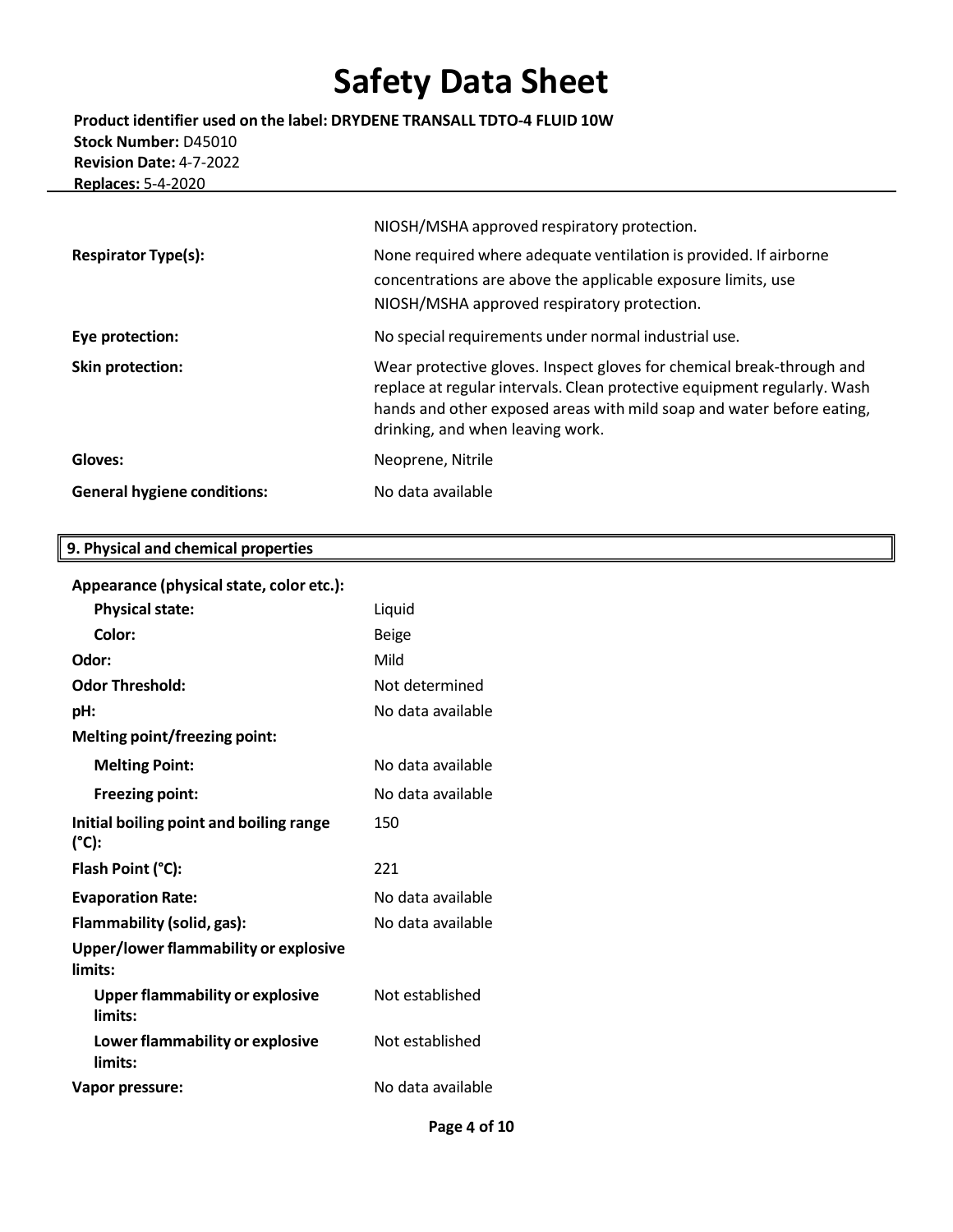**Product identifier used on the label: DRYDENE TRANSALL TDTO-4 FLUID 10W Stock Number:** D45010 **Revision Date:** 4-7-2022 **Replaces:** 5-4-2020

| Vapor density:                          | No data available |
|-----------------------------------------|-------------------|
| <b>Relative density:</b>                | 0.87              |
| Solubility(ies):                        | Negligible; 0-1%  |
| Partition coefficient: n-octanol/water: | No data available |
| <b>Auto-ignition temperature:</b>       | No data available |
| <b>Decomposition Temperature:</b>       | Not determined    |
| <b>Viscosity:</b>                       | 47.75             |
| <b>Volatile organic compound (VOC)</b>  | 0.000000          |
| content and percentage of volatiles:    |                   |

#### **10. Stability and reactivity**

| <b>Reactivity:</b>                                                    |                                                                                                                                                                                                            |
|-----------------------------------------------------------------------|------------------------------------------------------------------------------------------------------------------------------------------------------------------------------------------------------------|
| <b>Chemical stability:</b>                                            | Stable under normal conditions.                                                                                                                                                                            |
| <b>Possibility of hazardous reactions:</b>                            | None expected under standard conditions of storage.                                                                                                                                                        |
| Conditions to avoid (e.g., static<br>discharge, shock, or vibration): | Temperatures above the high flash point of this combustible material in<br>combination with sparks, open flames, or other sources of ignition.<br>Moisture (will lead to product performance degradation). |
| Incompatible materials:                                               | Strong oxidizing agents                                                                                                                                                                                    |
| Hazardous decomposition products:                                     | Carbon monoxide, Smoke                                                                                                                                                                                     |

#### **11. Toxicological information**

**Description of the varioustoxicological (health) effects and the available data used to identify those effects:**

| Information on the likely routes of<br>exposure (inhalation, ingestion, skin<br>and eye contact): | No data available                                                                                                                                                                                          |
|---------------------------------------------------------------------------------------------------|------------------------------------------------------------------------------------------------------------------------------------------------------------------------------------------------------------|
| Symptoms related to the physical,<br>chemical and toxicological<br>characteristics:               | None Known                                                                                                                                                                                                 |
|                                                                                                   | Delayed and immediate effects and also chronic effects from short- and long-term exposure:                                                                                                                 |
| <b>Ingestion Toxicity:</b>                                                                        | Although this product has a low order of acute oral toxicity, aspiration of<br>minute amounts into the lungs during ingestion or vomiting may cause<br>mild to severe pulmonary injury and possibly death. |
| <b>Skin Contact:</b>                                                                              | This material is likely to be moderately irritating to skin based on animal                                                                                                                                |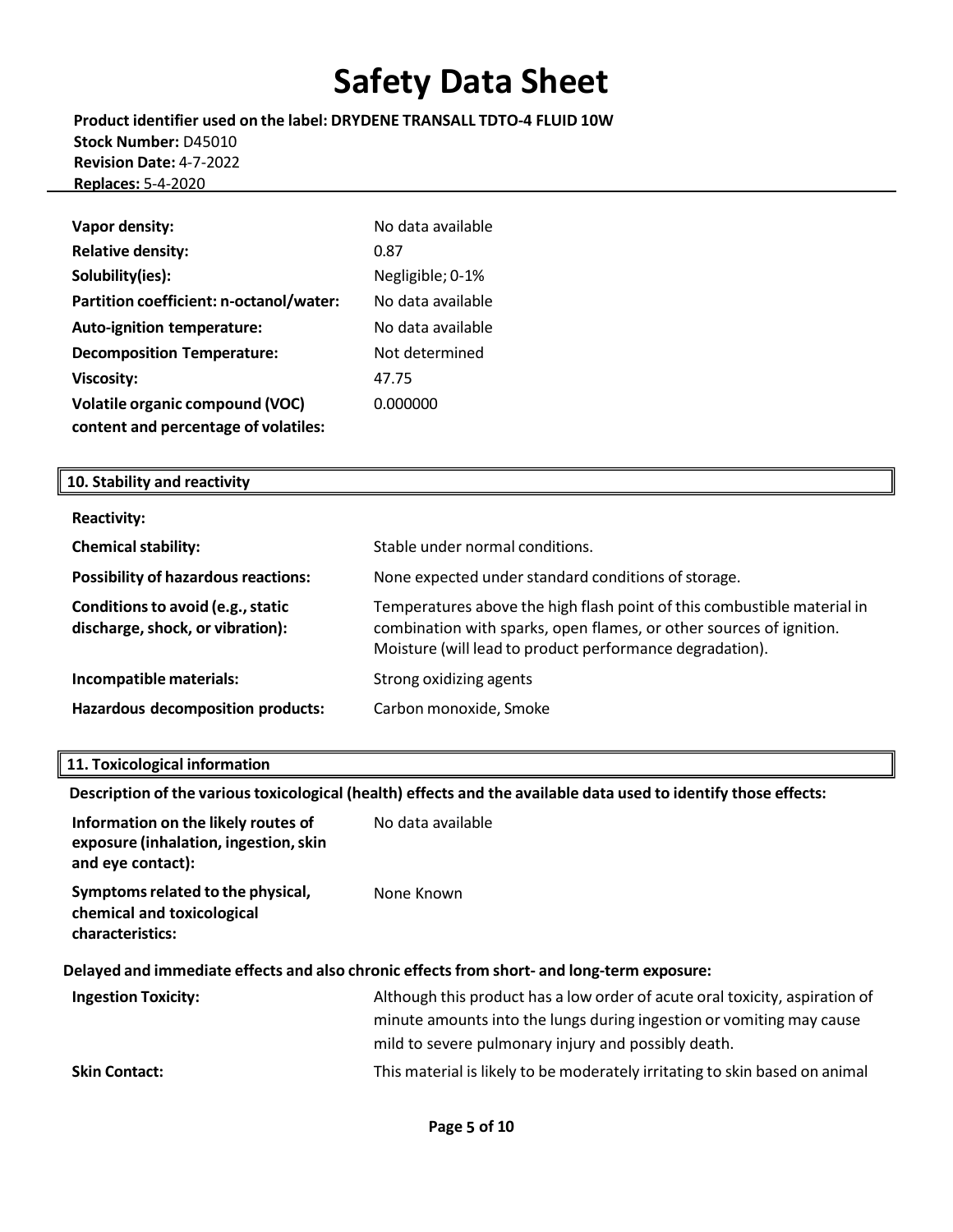**Product identifier used on the label: DRYDENE TRANSALL TDTO-4 FLUID 10W Stock Number:** D45010 **Revision Date:** 4-7-2022 **Replaces:** 5-4-2020

|                                | data. Can cause moderate skin irritation, defatting, and dermatitis. Not<br>likely to cause permanent damage.                                                                                                                                                                                                                                                                                                                                                    |
|--------------------------------|------------------------------------------------------------------------------------------------------------------------------------------------------------------------------------------------------------------------------------------------------------------------------------------------------------------------------------------------------------------------------------------------------------------------------------------------------------------|
| Absorption:                    | Likely to be practically non-toxic based on animal data.                                                                                                                                                                                                                                                                                                                                                                                                         |
| <b>Inhalation Toxicity:</b>    | Harmful! Can cause systemic damage (see "Target Organs"). Likely to be<br>practically non-toxic based on animal data.                                                                                                                                                                                                                                                                                                                                            |
| <b>Eye Contact:</b>            | This material is likely to be non-irritating to eyes based on animal data.                                                                                                                                                                                                                                                                                                                                                                                       |
| Sensitization:                 | No data available                                                                                                                                                                                                                                                                                                                                                                                                                                                |
| <b>Mutagenicity:</b>           | No data available to indicate product or any components present at<br>greater than 0.1% is mutagenic or genotoxic.                                                                                                                                                                                                                                                                                                                                               |
| Carcinogenicity:               | Not expected to cause cancer. This product meets the IP-346 criteria of<br><3% PAH's and is not considered a carcinogen by the International<br>Agency for Research on Cancer.                                                                                                                                                                                                                                                                                   |
| <b>STOT-single exposure:</b>   | Based on available data, the classification criteria are not met.                                                                                                                                                                                                                                                                                                                                                                                                |
| <b>STOT-repeated exposure:</b> | Based on available data, the classification criteria are not met.                                                                                                                                                                                                                                                                                                                                                                                                |
| <b>Aspiration hazard:</b>      | Based on available data, the classification criteria are not met.                                                                                                                                                                                                                                                                                                                                                                                                |
| <b>Other information:</b>      | This product contains a component which caused organ effects (adrenal,<br>thyroid, livery, ovary, testes, and bone marrow) and blood cell formation<br>effects when given orally to rats at high, repeated daily doses. It also<br>caused adverse reproductive effects in experimental animals. When<br>pregnant rats orally were given high, repeated daily doses of this<br>compound, they gave birth to pups with cleft palate and skeletal<br>malformations. |

#### **Numerical measures of toxicity (such as acute toxicity estimates):**

| <b>Chemical Name</b>       | LD50 Oral              | LD50 Dermal               | <b>LC50 Inhalation</b>   |
|----------------------------|------------------------|---------------------------|--------------------------|
| Residual oils (petroleum), | OLD50 Rat > 5000 mg/kg | Dermal LD50 Rabbit > 2000 | Inhalation LC50 (4h) Rat |
| solvent dewaxed            |                        | mg/kg                     | $2.18 \text{ mg/L}$      |

Is the hazardous chemical is listed in the National Toxicology Program (NTP) Report on Carcinogens (latest edition) or **has been found to be a potential carcinogen in the International Agency for Research on Cancer (IARC) Monographs (latest edition), or by OSHA:**

| <b>Chemical Name</b>       | <b>OSHA Carcinogen</b> | <b>IARC Carcinogen</b> | <b>NTP Carcinogen</b> |
|----------------------------|------------------------|------------------------|-----------------------|
| There are no components    |                        |                        |                       |
| that are known or reported |                        |                        |                       |
| to cause cancer.           |                        |                        |                       |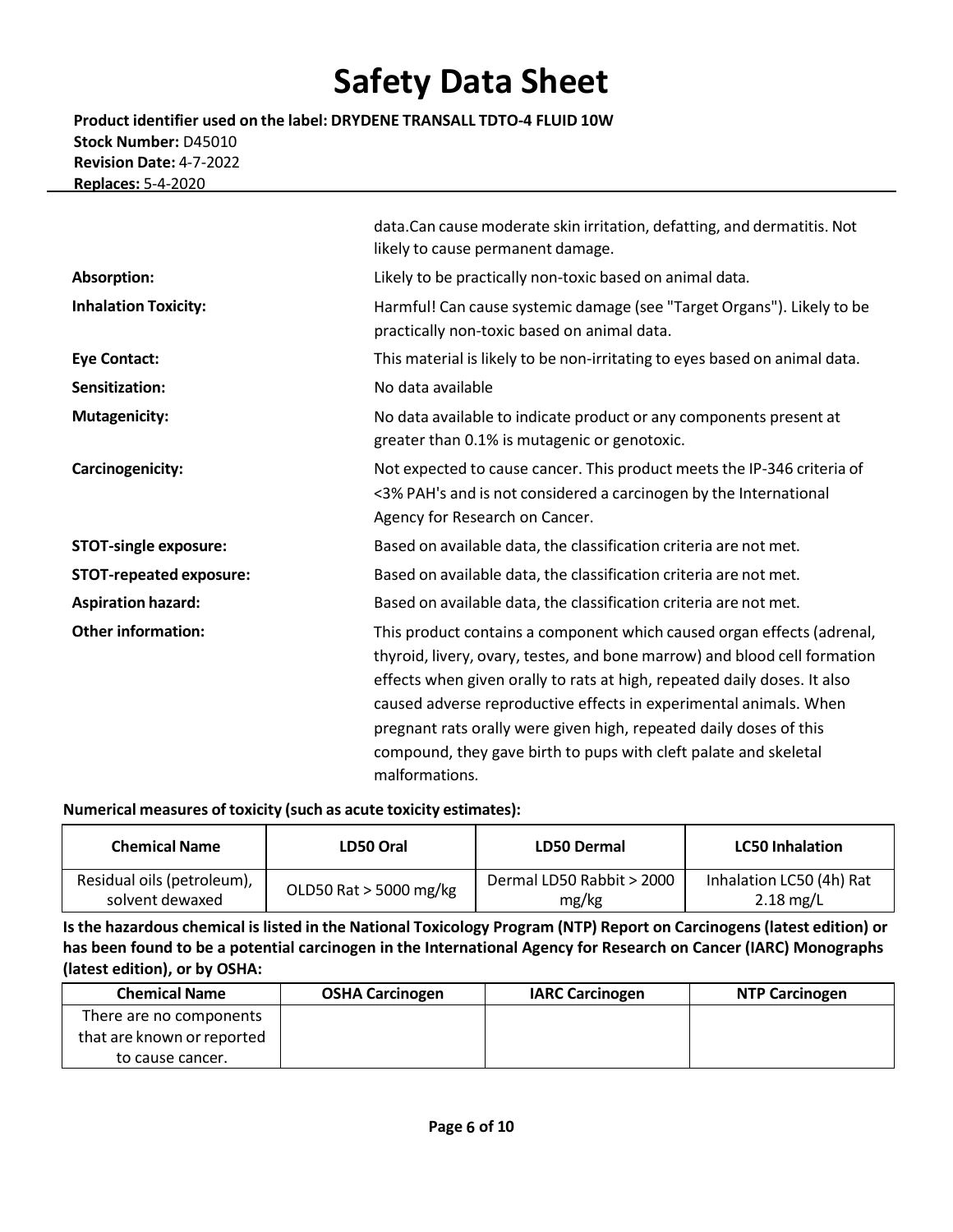**Product identifier used on the label: DRYDENE TRANSALL TDTO-4 FLUID 10W Stock Number:** D45010 **Revision Date:** 4-7-2022 **Replaces:** 5-4-2020

### **12. Ecological information**

**Ecotoxicity (aquatic and terrestrial, where available):**  No data available

**Ecological Toxicity Data:**

| <b>Chemical Name</b>                          | CAS#       | <b>Aquatic EC50</b><br>Crustacea              | <b>Aquatic ERC50</b><br>Algae | <b>Aquatic LC50 Fish</b>                                                                                                                                          |
|-----------------------------------------------|------------|-----------------------------------------------|-------------------------------|-------------------------------------------------------------------------------------------------------------------------------------------------------------------|
| Zinc alkyldithiophosphate                     | 68649-42-3 | 48 HR EC50<br>DAPHNIA MAGNA<br>$1 - 1.5$ mg/L | No data available             | 96 HR LC50<br><b>PIMEPHALES</b><br>PROMELAS 10 - 35<br>MG/L [SEMI-<br>STATIC]<br><b>96 HR LC50</b><br><b>PIMEPHALES</b><br><b>PROMELAS 1 - 5</b><br>MG/L [STATIC] |
| Residual oils (petroleum),<br>solvent dewaxed | 64742-62-7 | 48 HR EC50<br>DAPHNIA MAGNA<br>$> 1000$ mg/L  | No data available             | Aquatic LC50 (96h)<br>$> 5000$ mg/L                                                                                                                               |

**Persistence and degradability:** Biodegrades slowly.

**Bioaccumulative potential:** Bioconcentration is expected to occur.

**Mobility in soil:** This material is expected to have essentially no mobility in soil. It absorbs

**Other adverse effects (such as hazardous to the ozone layer):** No data available

strongly to most soil types.

### **13. Disposal considerations**

**Description of waste residues and information on theirsafe handling and methods of disposal, including the disposal of any contaminated packaging:** Spent or discarded material is non-hazardous according to environmental regulations. **Contaminated packaging:** Recycle containers whenever possible.

**14. Transport information**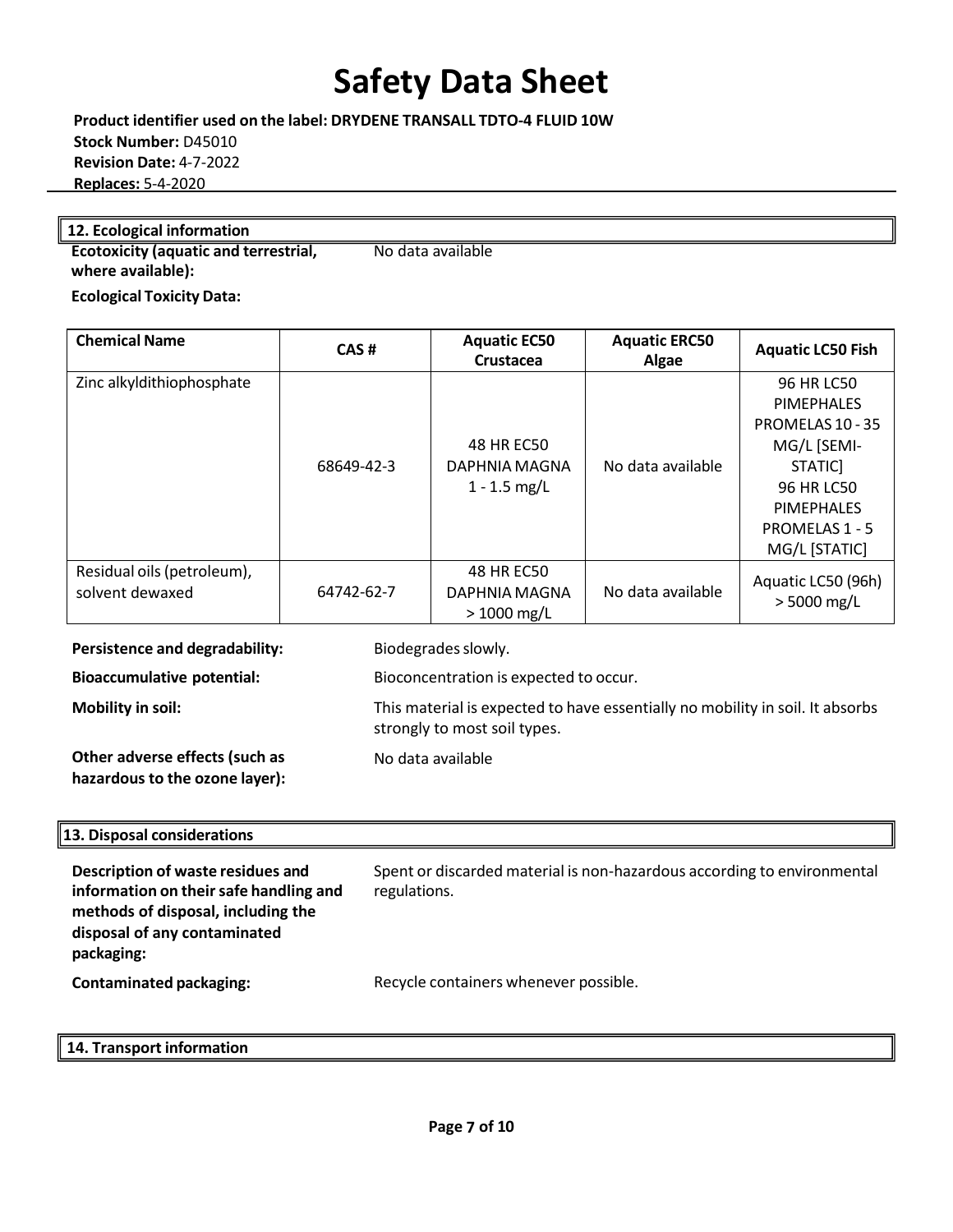**Product identifier used on the label: DRYDENE TRANSALL TDTO-4 FLUID 10W Stock Number:** D45010 **Revision Date:** 4-7-2022 **Replaces:** 5-4-2020

**Carriage of dangerous goods by road (DOT), rail or inland waterways:**

**DOT Basic Description:** Not classified as hazardous for transport (DOT, TDG, IMO/IMDG, IATA/ICAO).

| International carriage of dangerous goods by sea (IMDG/IMO): |                       |  |  |
|--------------------------------------------------------------|-----------------------|--|--|
| UN number:                                                   | Not regulated by IMDG |  |  |
| <b>UN Proper shipping name:</b>                              | Not applicable        |  |  |
| Transport hazard class(es):                                  | Not applicable        |  |  |
| Packing group, if applicable:                                | Not applicable        |  |  |

| International carriage of dangerous goods by air (IATA):                                                                                                                      |                       |
|-------------------------------------------------------------------------------------------------------------------------------------------------------------------------------|-----------------------|
| UN number:                                                                                                                                                                    | Not regulated by IATA |
| <b>UN Proper shipping name:</b>                                                                                                                                               | Not applicable        |
| Transport hazard class(es):                                                                                                                                                   | Not applicable        |
| Packing group, if applicable:                                                                                                                                                 | Not applicable        |
|                                                                                                                                                                               |                       |
| Environmental hazards (e.g., Marine<br>pollutant (Yes/No)):                                                                                                                   | None.                 |
| <b>Transport in bulk (according to Annex II</b><br>of MARPOL 73/78 and the IBC Code):                                                                                         | No data available     |
| Special precautions which a user needs<br>to be aware of or needs to comply with<br>in connection with transport or<br>conveyance either within or outside<br>their premises: | No data available     |

| $\parallel$ 15. Regulatory information |  |
|----------------------------------------|--|
|----------------------------------------|--|

### **Safety, health and environmental regulationsspecific for the product in question:**

**TSCA Status:** All components of this material are on the US TSCA Inventory or are exempt.

#### **Regulated Components:**

| <b>Chemical Name</b>                         | CAS #      | <b>CERCLA</b> | Sara EHS | <b>Sara 313</b> | U.S. HAP |
|----------------------------------------------|------------|---------------|----------|-----------------|----------|
| Petroleum distillates,<br>hydrotreated heavy | 64742-54-7 |               |          |                 | Ν        |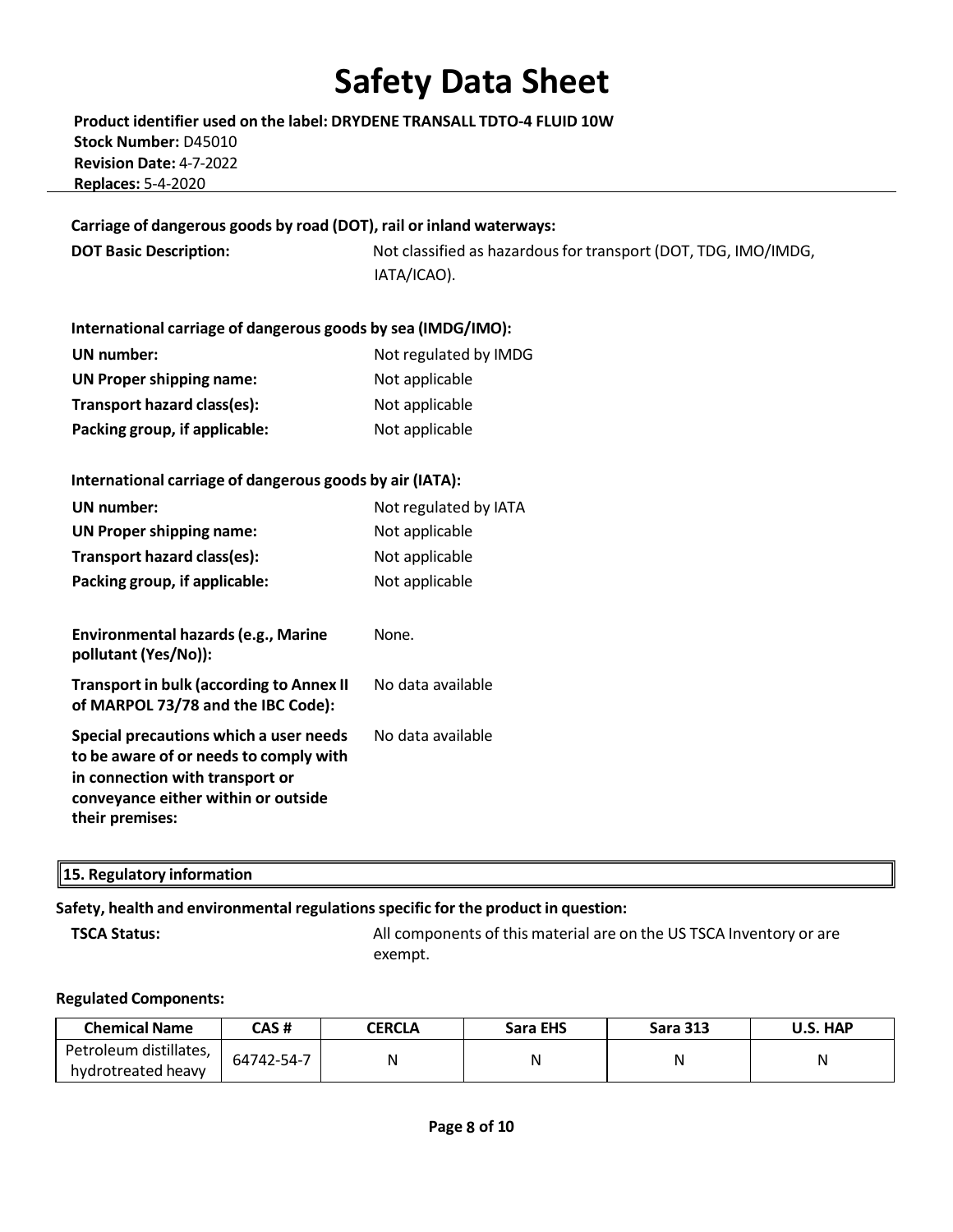**Product identifier used on the label: DRYDENE TRANSALL TDTO-4 FLUID 10W Stock Number:** D45010 **Revision Date:** 4-7-2022 **Replaces:** 5-4-2020

| paraffinic           |            |   |   |   |   |
|----------------------|------------|---|---|---|---|
| Residual oils        |            |   |   |   |   |
| (petroleum), solvent | 64742-62-7 | N | Ν | Ν | Ν |
| dewaxed              |            |   |   |   |   |
| Zinc                 | 68649-42-3 | Ν | N | Ν | Ν |
| alkyldithiophosphate |            |   |   |   |   |
| Phenol, 4-dodecyl-   | 104-43-8   | N | N | N | N |

| <b>Chemical Name</b>                                       | CAS#       | <b>California Prop</b><br>65 - Cancer | <b>California Prop</b><br>65 - Dev. Toxicity | <b>California Prop</b><br>65 - Reprod fem | <b>California Prop</b><br>65 - Reprod male |
|------------------------------------------------------------|------------|---------------------------------------|----------------------------------------------|-------------------------------------------|--------------------------------------------|
| Petroleum distillates,<br>hydrotreated heavy<br>paraffinic | 64742-54-7 | N                                     | Ν                                            | Ν                                         | N                                          |
| Residual oils<br>(petroleum), solvent<br>dewaxed           | 64742-62-7 | N                                     | Ν                                            | Ν                                         | N                                          |
| <b>Zinc</b><br>alkyldithiophosphate                        | 68649-42-3 | N                                     | Ν                                            | Ν                                         | N                                          |
| Phenol, 4-dodecyl-                                         | 104-43-8   | N                                     | Ν                                            | N                                         | N                                          |

| <b>Chemical Name</b>                                       | CAS#       | <b>Massachusetts</b><br><b>RTK List</b> | <b>New Jersey</b><br><b>RTK List</b> | Pennsylvania<br><b>RTK List</b> | Rhode<br><b>Island RTK</b><br><b>List</b> | <b>Minnesota</b><br><b>Hazardous</b><br><b>Substance</b><br>List |
|------------------------------------------------------------|------------|-----------------------------------------|--------------------------------------|---------------------------------|-------------------------------------------|------------------------------------------------------------------|
| Petroleum distillates,<br>hydrotreated heavy<br>paraffinic | 64742-54-7 | N                                       | N                                    | N                               | N                                         | N                                                                |
| Residual oils<br>(petroleum), solvent<br>dewaxed           | 64742-62-7 | N                                       | N                                    | N                               | N                                         | N                                                                |
| Zinc<br>alkyldithiophosphate                               | 68649-42-3 | N                                       | N                                    | N                               | N                                         | N                                                                |
| Phenol, 4-dodecyl-                                         | 104-43-8   | N                                       | N                                    | N                               | N                                         | N                                                                |

### **16. Other information, including date of preparation or last revision.**

**SDS Prepared by:** Technical department

**Revision Date:** 4-7-2022

**Page 9 of 10**